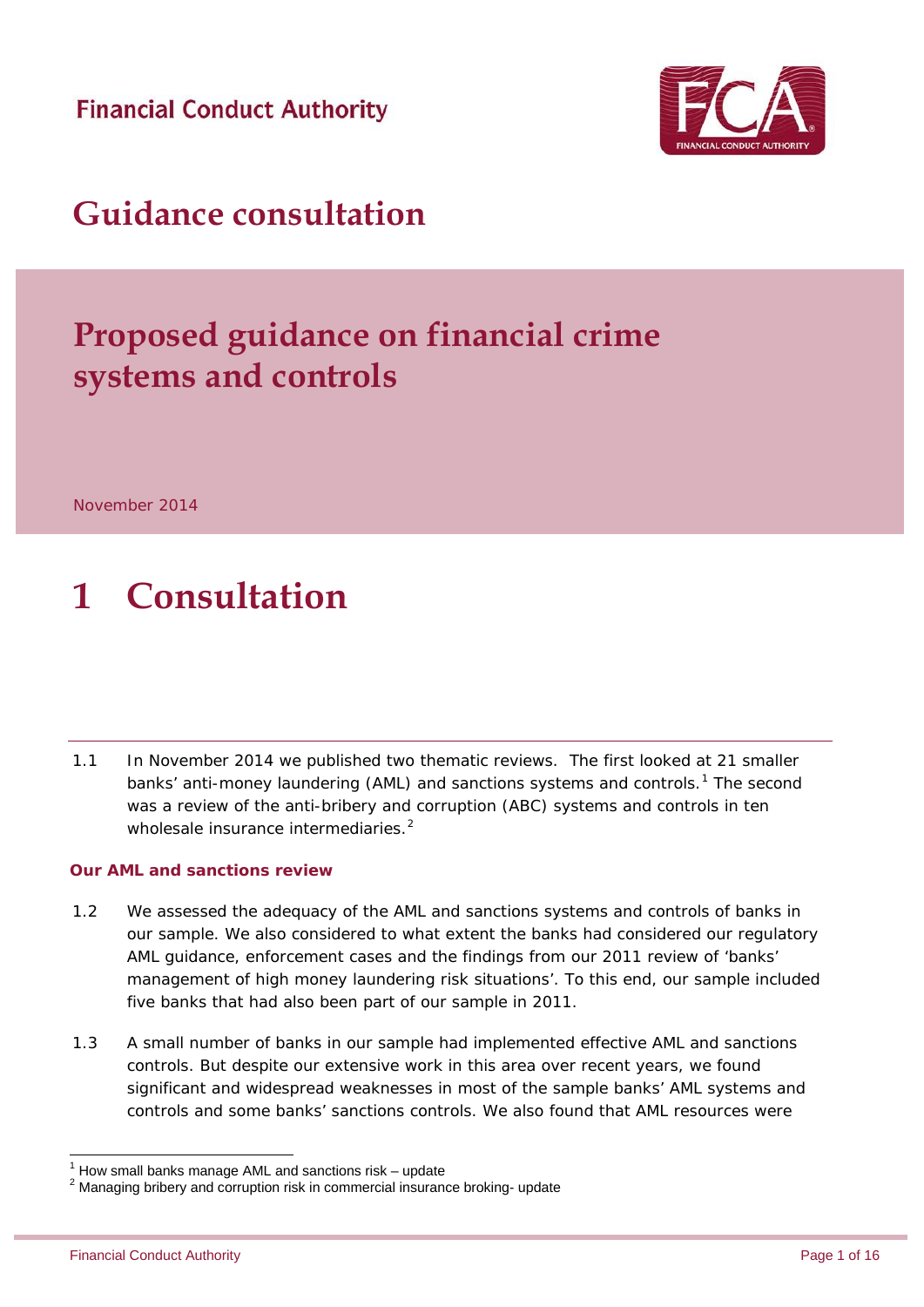inadequate in a third of all banks in our sample and that some overseas banks struggled to reconcile their group AML policies with UK AML standards and requirements.

#### **Our ABC review**

- 1.4 As with our AML and sanctions review, we looked at sample intermediaries' ABC systems and controls and the extent to which those intermediaries had considered our existing ABC guidance, enforcement cases and the findings from thematic work, particularly our 2010 review of 'anti-bribery and corruption in wholesale insurance broking'. This sample also included five intermediaries that had been part of the sample in 2010.
- 1.5 While most intermediaries had begun to look at their ABC systems and controls, this was work in progress and more improvement was needed. We found that most intermediaries we saw were still not managing their bribery and corruption risk effectively. Businesswide bribery and corruption risk assessments were based on too narrow a range of risk factors and many intermediaries failed to take a holistic view of the bribery and corruption risk associated with individual relationships. Half of the due diligence files we reviewed were inadequate and senior management oversight was often weak.

#### **New guidance**

- 1.6 Both reviews set out examples of good practice we observed. We propose to include these examples in two new chapters in Part 2 of our regulatory guidance, Financial crime: a guide for firms (the Guide).
- 1.7 We also propose to amend Part 1 of the Guide to clarify our expectations in some areas where significant weaknesses persist. In particular, we propose to include or amend existing text boxes in Chapters 2 and 3 on management information, risk assessments and enhanced due diligence and to change what we say in Annex 1 about source of wealth and source of funds.
- 1.8 Although the reviews focused on specific sectors, we believe that these amendments will help all authorised firms strengthen their financial crime systems and controls. It will also help firms approach financial crime compliance in a more proportionate and risk-based way that does not unduly restrict customers' or whole sectors' access to financial services: the risk-based approach does not require firms to deal generically with whole categories of customer or potential customer, and indeed greater risk-sensitivity will be achieved by assessing potential risk customer by customer.
- 1.9 On 28 October 2014 the FCA announced that its new Innovation Hub had started work, and identified a set of priorities for pro-innovation policy work. One of these to is to explore the difficulties met by innovative businesses when they seek to open bank accounts. In that connection we will wish to consider how far banks' approach to implementing the AML regime is a contributory factor, and whether there is scope to strike a better balance among the various considerations that influence the approach banks take.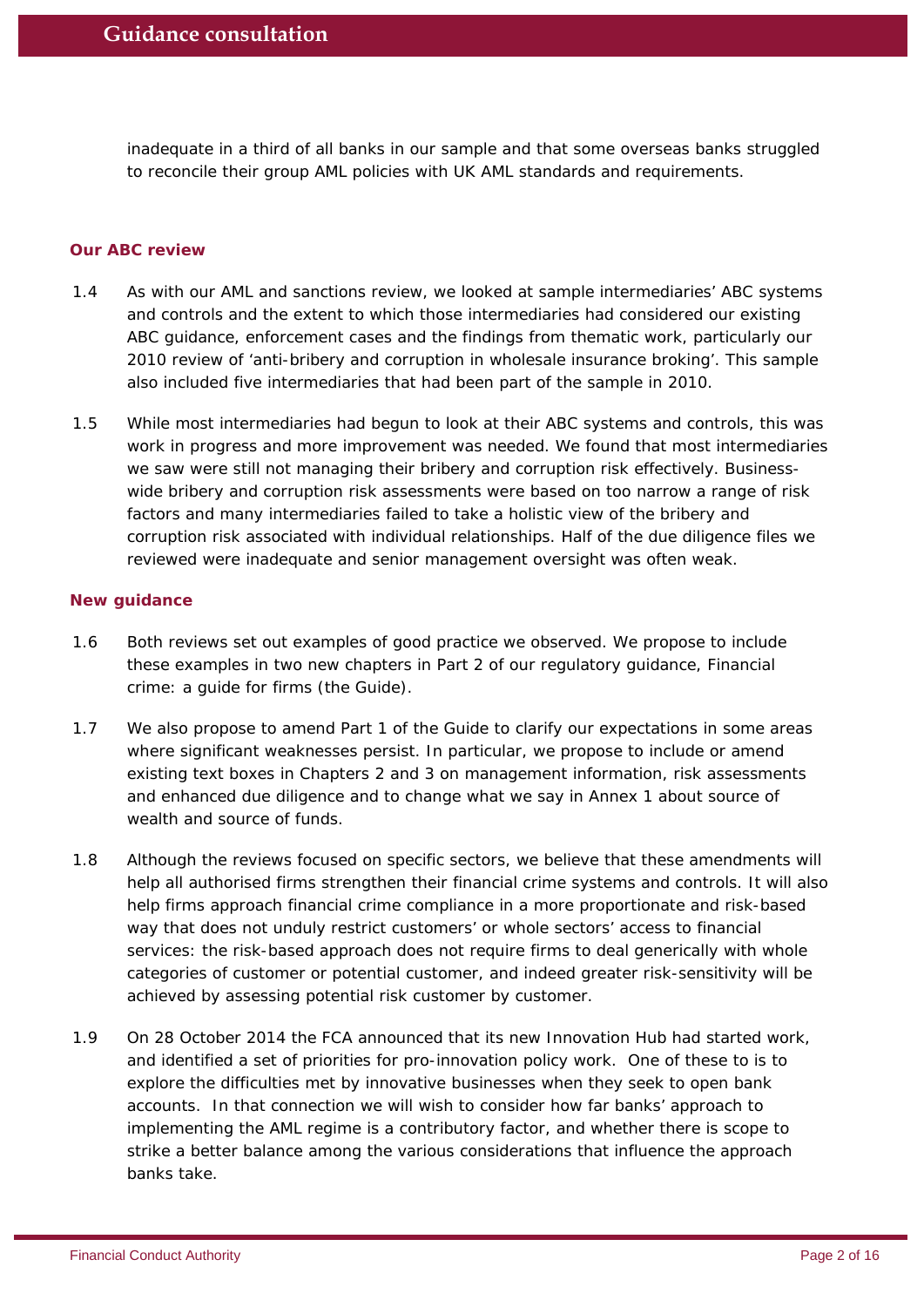- 1.10 We are required to consult on changes to guidance in the Guide because it constitutes 'guidance on rules'. This guidance is not binding and we will not presume that a firm's departure from our guidance constitutes a breach of our rules. We do, however, expect firms to take note of what our guidance says and, where appropriate, use it in a risksensitive way to inform their own financial crime systems and controls.
- 1.11 We welcome any comments you may have. You can send your response by email carolin.gardner@fca.org.uk
- 1.12 Please respond by 6 February 2015.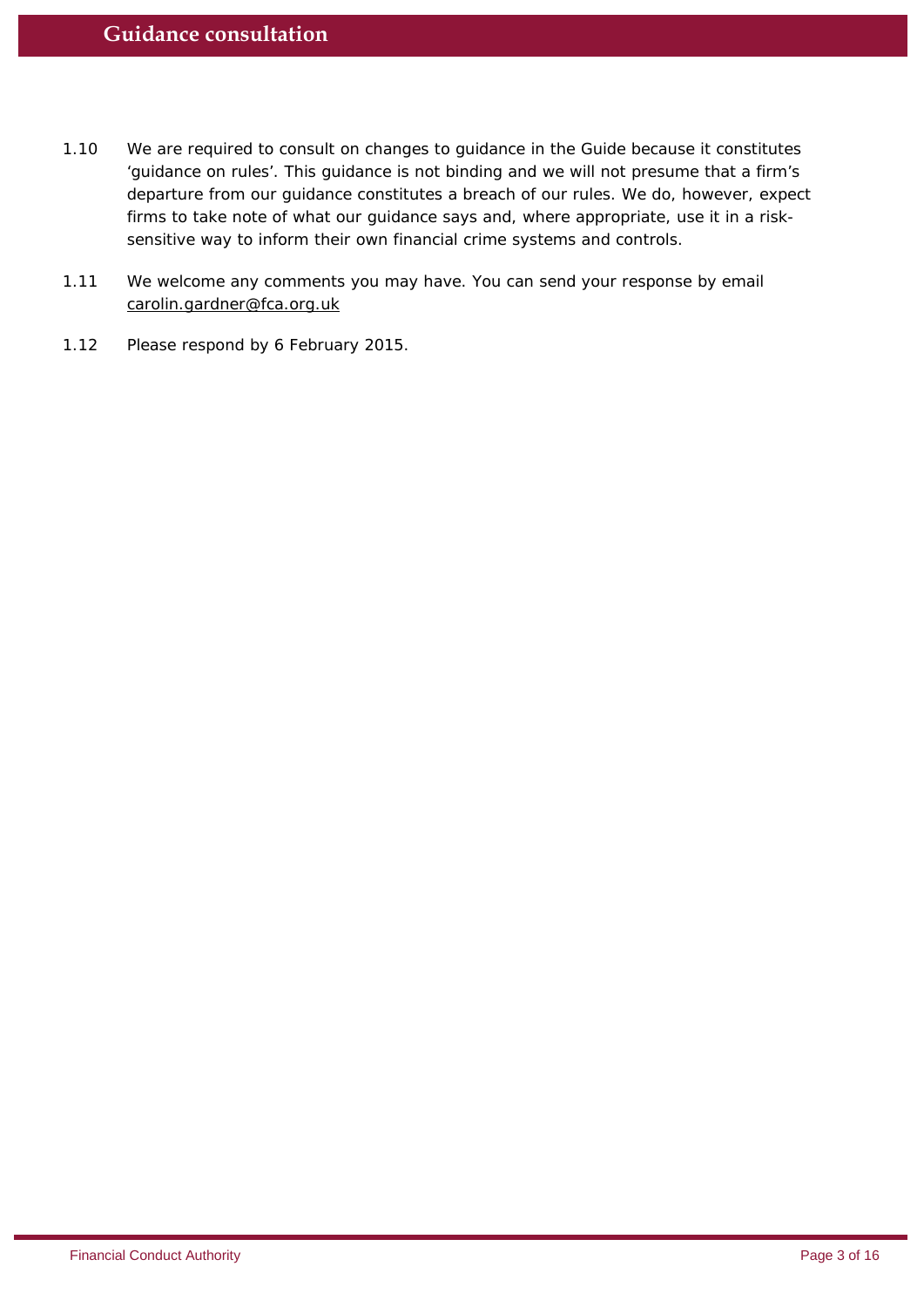# **2 Financial crime guidance, including examples of good practice**

- 2.1 This section lists the amendments we propose to make to the Guide. The guidance on which we are consulting is highlighted in **bold**. We will make consequential amendments to the Guide in our final guidance.
- 2.2 In this guidance, we use
	- 'must' where provisions are mandatory because they are required by legislation or our rules;
	- 'should' to describe how we would normally expect a firm to meet its financial crime obligations but we acknowledge that firms may be able to meet their obligations in other ways; and
	- 'may' to describe examples of good practice that go beyond basic compliance.

#### **Amendments to Part 1 of the Guide**

#### **Part 1 Chapter 2: Financial crime systems and controls**

2.3 We propose to introduce a new **Box 2.1A** on management information in our chapter on Financial crime systems and controls.

#### **Box 2.1A Management Information (MI)**

**MI should provide senior management with sufficient information to understand the financial crime risks to which their firm is exposed. This will help senior management effectively manage those risks and adhere to the firm's own risk appetite. MI should be provided regularly and ad hoc, as risk dictates**.

**Examples of financial crime MI include:**

- **An overview of the financial crime risks to which the firm is exposed, including information about emerging risks and any changes to the firm's risk assessment;**
- **Legal and regulatory developments and the impact these have on the firm's approach;**
- **An overview of the effectiveness of the firm's financial crime systems and controls;**
- **An overview of staff expenses, gifts and hospitality and charitable donations, including claims that were rejected;**
- **Relevant information about individual business relationships, for example:**

o **the number and nature of new business relationships, in**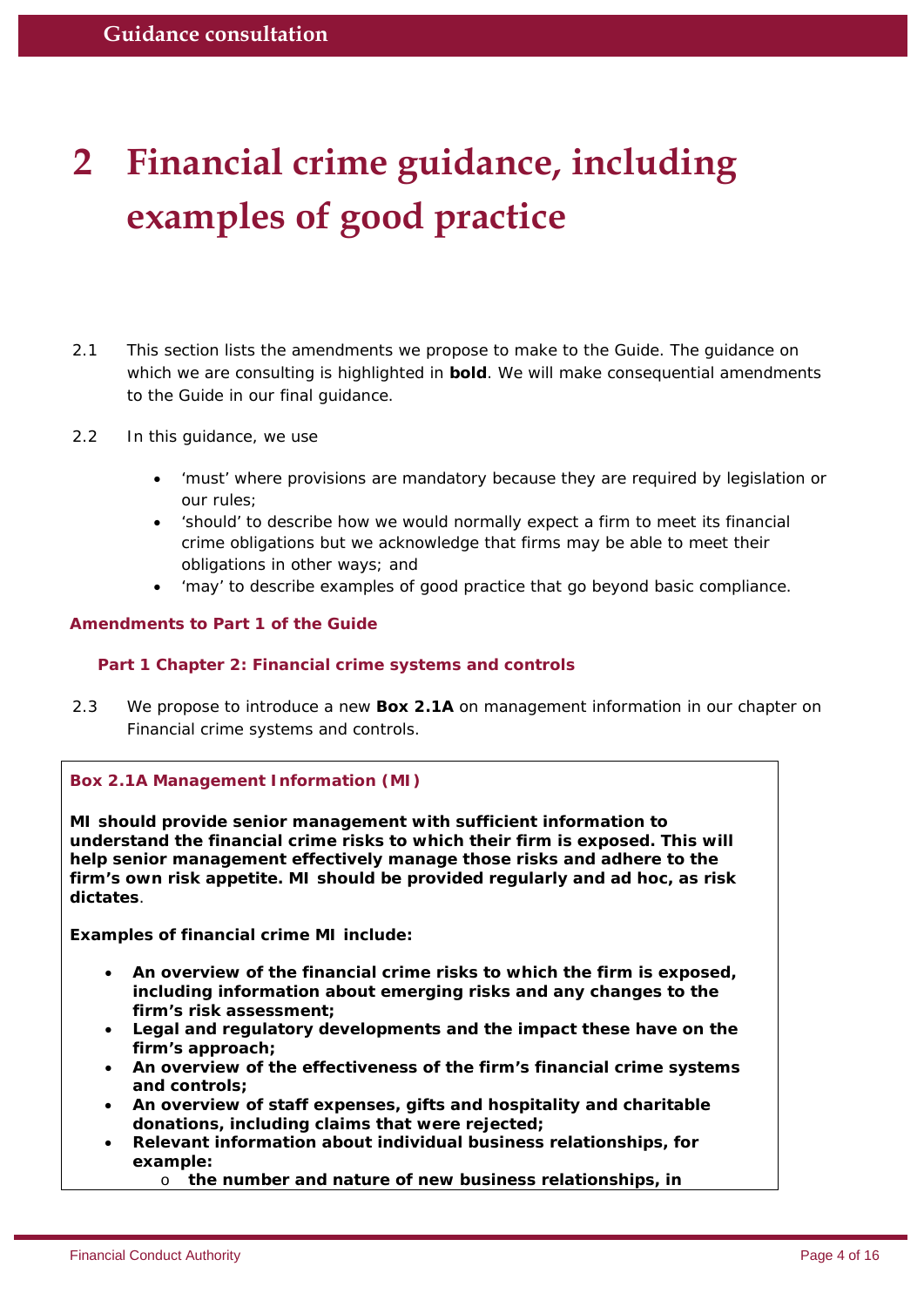**particular those that are high risk.**

- o **the number and nature of business relationships that were terminated due to financial crime concerns.**
- o **the number of transaction monitoring alerts.**
- o **details of any true sanction hits.**
- o **details of any SARs considered or submitted.**

2.4 We also propose to amend **Box 2.3** on risk assessments.

#### **Box 2.3 Risk Assessments**

A thorough understanding of its financial crime risks is key if a firm is to apply proportionate **and effective** systems and controls.

**A firm should identify and assess the financial crime risks to which it is exposed as a result of things such as the products and services it offers, the jurisdictions it operates in, the types of customers it attracts, the complexity and volume of transactions and the distribution channels it uses to service its customers. Firms can then target their financial crime resources on the areas of greatest risk.**

**A business-wide risk assessment should:**

- **be comprehensive and consider a wide range of factors. It is not normally enough to consider just one factor;**
- **draw on a wide range of relevant information. It is not normally enough to consider just one source; and**
- **be proportionate to the nature, scale and complexity of the firm's activities.**

**Firms should build on their business-wide risk assessment to determine the level of risk associated with individual relationships. This should:**

- **enable the firm to take a holistic view of the risk associated with the relationship, considering all relevant risk factors; and**
- **enable the firm to apply the appropriate level of due diligence to manage the risks identified.**

**The assessment of risk associated with individual relationships can inform, but is not a substitute for, a business-wide risk assessment.**

**Firms should regularly review their risk assessments to ensure they remain current.**

Self-assessment questions:

• […]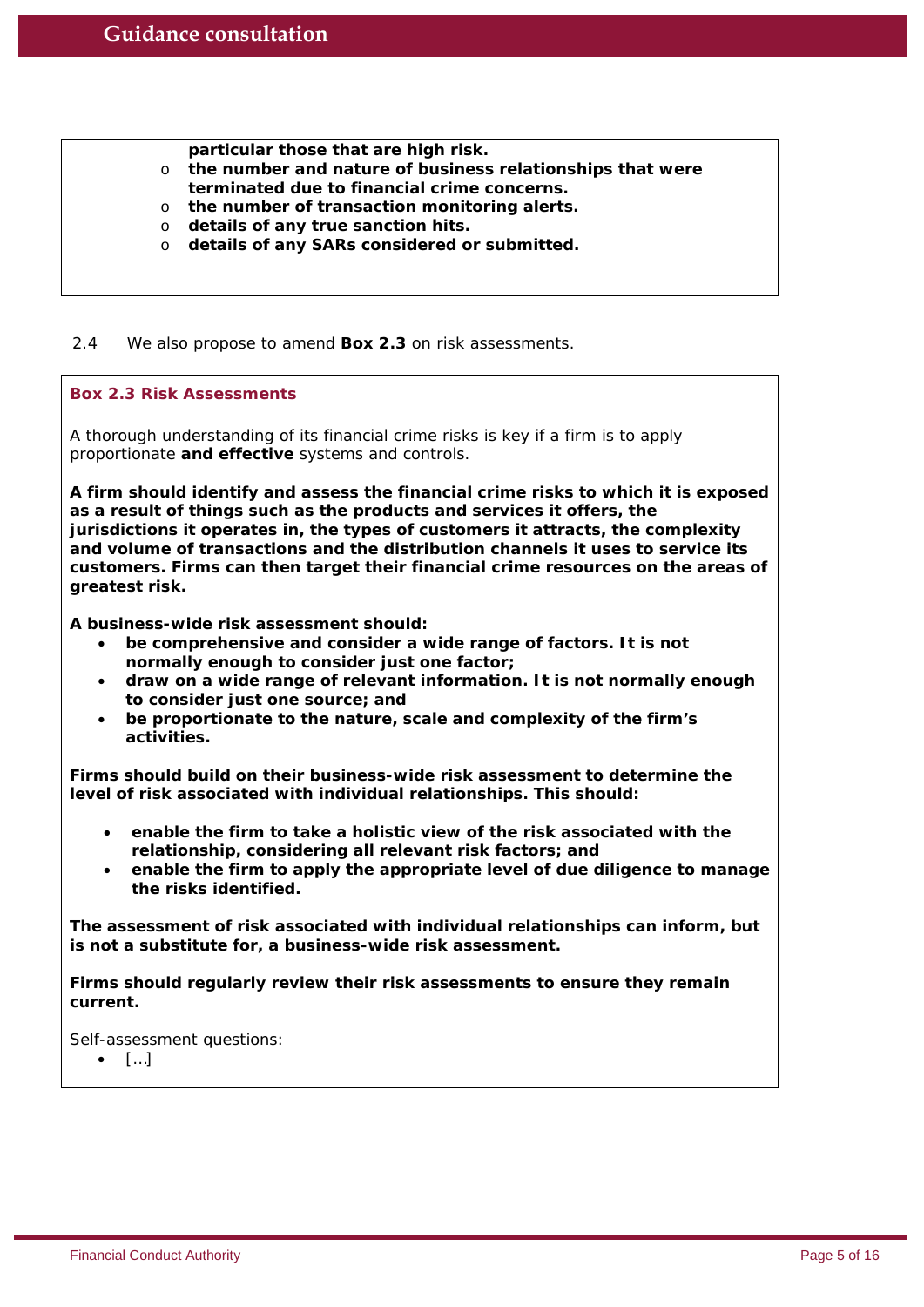#### **Part 1 Chapter 3: Money Laundering and Terrorist Financing**

2.5 We propose to amend **Box 3.7** in our chapter on money laundering and terrorist financing.

| Box 3.7: Handling higher-risk situations - enhanced due diligence                                                                                                                                                                                                                                                                                                                                                                                                                                                                                                                                                                                                                                                                                                                                                                                                                                                                                                                                                                 |                                |
|-----------------------------------------------------------------------------------------------------------------------------------------------------------------------------------------------------------------------------------------------------------------------------------------------------------------------------------------------------------------------------------------------------------------------------------------------------------------------------------------------------------------------------------------------------------------------------------------------------------------------------------------------------------------------------------------------------------------------------------------------------------------------------------------------------------------------------------------------------------------------------------------------------------------------------------------------------------------------------------------------------------------------------------|--------------------------------|
| Firms must apply EDD measures in situations that present a higher risk of money<br>laundering.                                                                                                                                                                                                                                                                                                                                                                                                                                                                                                                                                                                                                                                                                                                                                                                                                                                                                                                                    | <b>MLReg</b><br>14             |
| EDD should give firms a greater understanding of the customer and their associated risk<br>than standard due diligence. It should provide more certainty that the customer and/or<br>beneficial owner is who they say they are and that the purposes of the business<br>relationship are legitimate, as well as increasing opportunities to identify and deal with<br>concerns that they are not. Box 3.3 considers risk assessments.                                                                                                                                                                                                                                                                                                                                                                                                                                                                                                                                                                                             |                                |
| The extent of EDD must be commensurate to the risk associated with the<br>business relationship or occasional transaction but firms can decide, in most                                                                                                                                                                                                                                                                                                                                                                                                                                                                                                                                                                                                                                                                                                                                                                                                                                                                           | <b>MLReg</b><br>$\overline{7}$ |
| cases, which aspects of CDD they should enhance. This will depend on the<br>reason why a relationship or occasional transaction was classified as high risk.                                                                                                                                                                                                                                                                                                                                                                                                                                                                                                                                                                                                                                                                                                                                                                                                                                                                      |                                |
| <b>Examples of EDD include:</b>                                                                                                                                                                                                                                                                                                                                                                                                                                                                                                                                                                                                                                                                                                                                                                                                                                                                                                                                                                                                   |                                |
| obtaining more information about the customer's or beneficial owner's<br>$\bullet$<br>business<br>obtaining more robust verification of the beneficial owner's identity<br>$\bullet$<br>based on information from a reliable and independent source<br>gaining a better understanding of the customer's or beneficial owner's<br>$\bullet$<br>reputation and/or role in public life and assessing how this affects the<br>level of risk associated with the business relationship<br>carrying out searches on a corporate customer's directors or other<br>$\bullet$<br>individuals exercising control to understand whether their business or<br>integrity affects the level of risk associated with the business<br>relationship<br>establishing how the customer or beneficial owner acquired their wealth<br>$\bullet$<br>to be satisfied that it is legitimate<br>establishing the source of the customer's or beneficial owner's funds to<br>$\bullet$<br>be satisfied that they do not constitute the proceeds from crime. |                                |
| Self-assessment questions:<br>[]                                                                                                                                                                                                                                                                                                                                                                                                                                                                                                                                                                                                                                                                                                                                                                                                                                                                                                                                                                                                  |                                |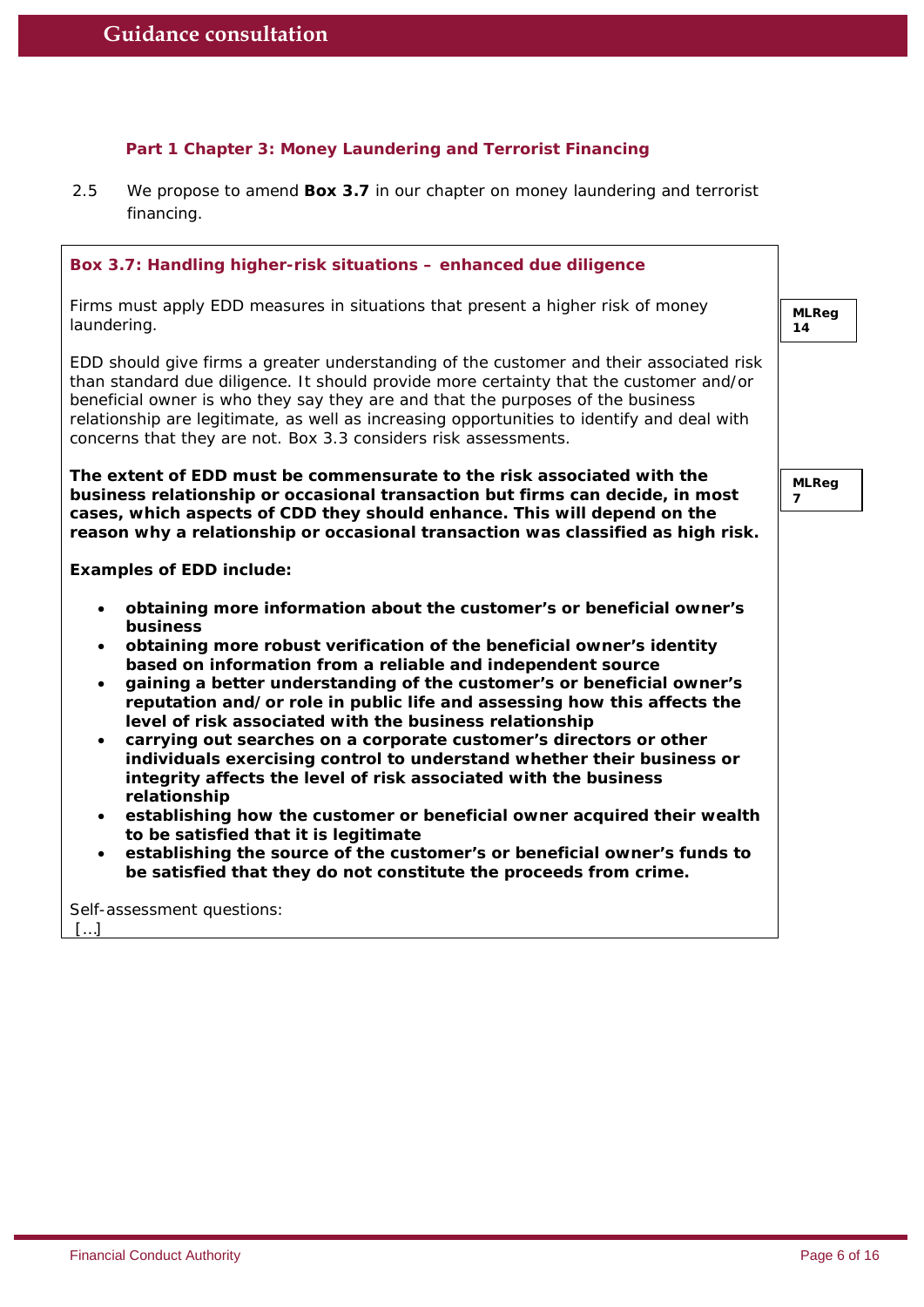#### **Part 1 Annex 1: Common terms.**

2.6 We will expand our description of 'source of funds and source of wealth in Annex 1 to Part 1. New text is in *italics.* As this text is not guidance on rules, it is not subject to consultation.

| Source of funds<br>and source of<br>wealth | As part of their customer due diligence and monitoring obligations,<br>firms should establish that the source of wealth and source of funds<br>involved in the business relationship or occasional transaction is<br>legitimate. They are required to do so where the customer is a PEP.                                                                                                   |
|--------------------------------------------|--------------------------------------------------------------------------------------------------------------------------------------------------------------------------------------------------------------------------------------------------------------------------------------------------------------------------------------------------------------------------------------------|
|                                            | 'Source of Wealth' describes how a customer or beneficial owner<br>acquired their total wealth. This is distinct from identifying the<br>assets they now own. Where necessary, the source of wealth can be<br>verified on the basis of information and documents such as evidence<br>of title, copies of trust deeds, audited accounts, salary details, tax<br>returns or bank statements. |
|                                            | 'Source of Funds' refers to the origin of the funds involved in the<br>business relationship or occasional transaction. It refers to the<br>activity that generated the funds, for example salary payments or<br>sale proceeds, not the means through which the customer's or<br>beneficial owner's funds were transferred.                                                                |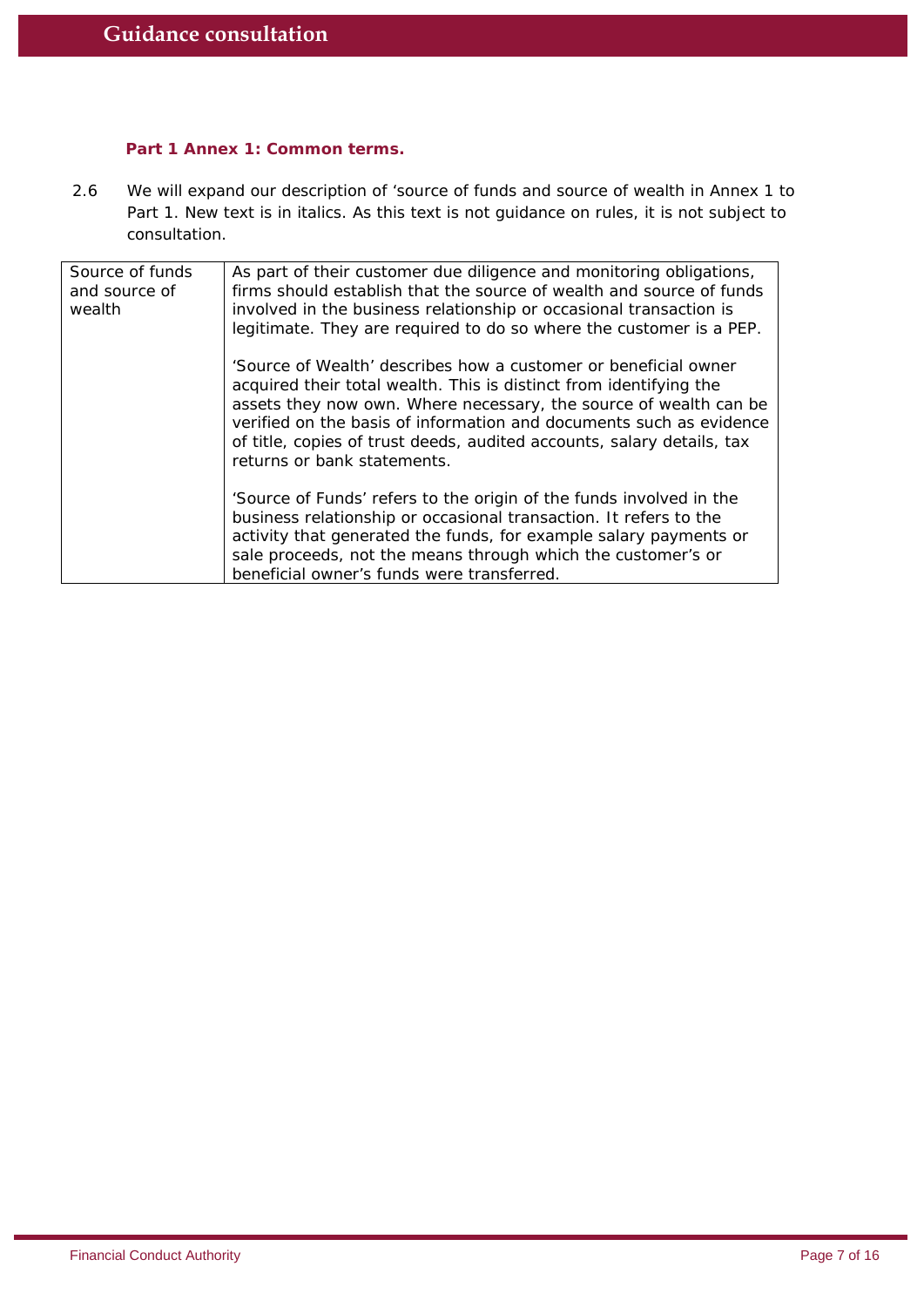#### **Amendments to Part 2 of the Guide**

2.7 We propose to introduce two new chapters to Part 2 of our Guide. *Chapter 16: How small banks manage AML and sanctions risk – update,* will consolidate the examples of good practice identified in our thematic review 'how small banks manage AML and sanctions risk'. *Chapter 17: Managing bribery and corruption risk in commercial insurance brokingupdate* will consolidate the examples of good practice identified in our thematic review 'Managing bribery and corruption risk in commercial insurance broking- update'. The good practice in each chapter will be accompanied by a brief introductory text setting out the context of the thematic review as well as the major findings. We are consulting on these examples of good practice.

**Chapter 16: How small banks manage AML and sanctions risk – update**

#### **Management Information (MI)**

**Useful MI provides senior management with the information they need to ensure that the firm effectively manages the money laundering and sanctions risks to which it is exposed. MI should be provided regularly, including as part of the MLRO report, and ad hoc as risk dictates.**

**Examples of useful MI include:**

- **An overview of the money laundering and sanctions risks to which the bank is exposed, including information about emerging risks and any changes to the bank's risk assessment.**
- **An overview of the systems and controls to mitigate those risks, including information about the effectiveness of these systems and controls and any changes to the bank's control environment.**
- **Legal and regulatory developments and the impact these have on the bank's approach.**
- **Relevant information about individual business relationships, for example:** 
	- **the number and nature of new accounts opened, in particular where these are high risk**
	- **the number and nature of accounts closed, in particular where these have been closed for financial crime reasons**
	- **the number of dormant accounts and re-activated dormant accounts**
	- **the number of transaction monitoring alerts and suspicious activity reports, including where the processing of these has fallen outside of agreed service level agreements.**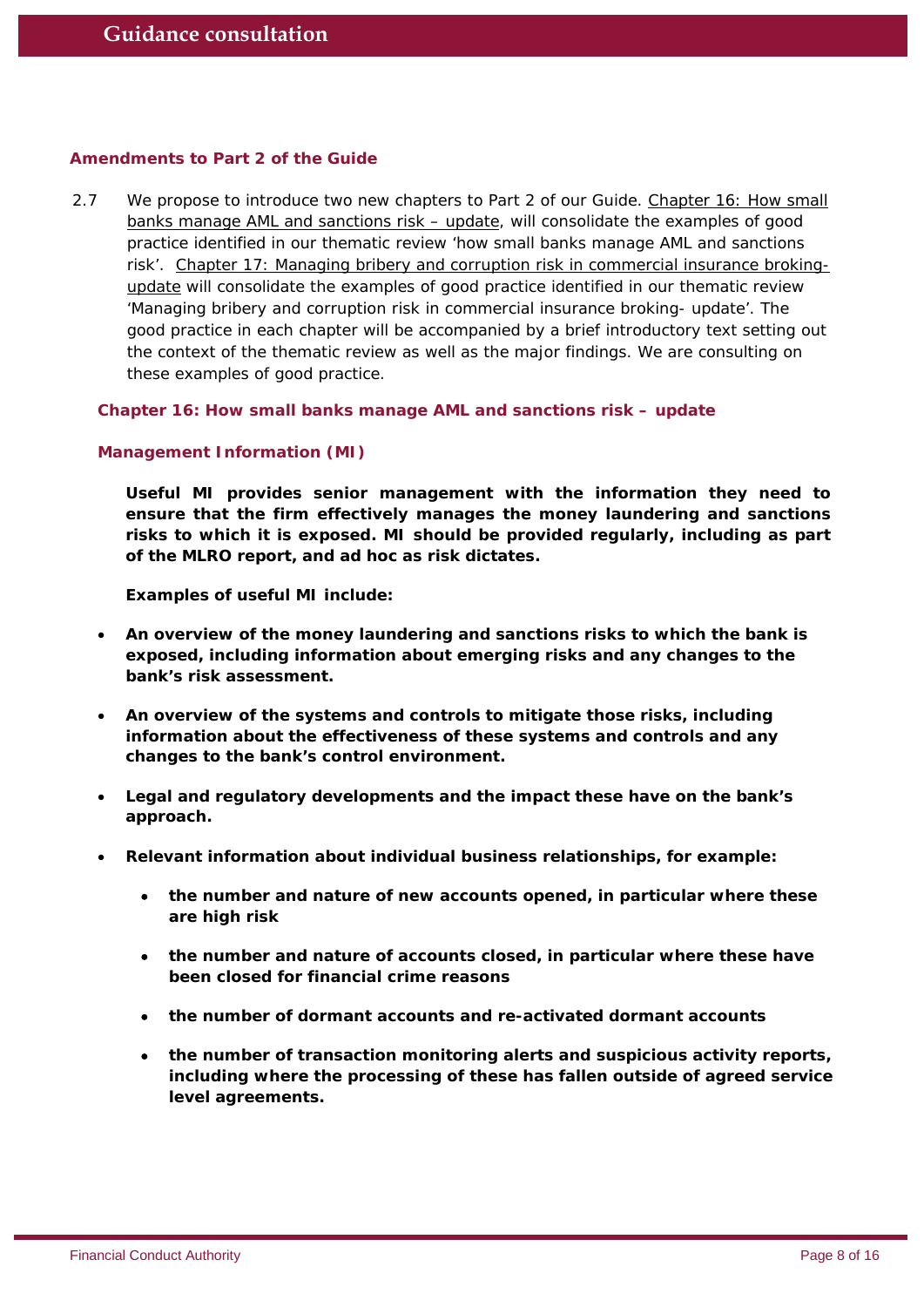#### **Governance structures**

**Banks should put in place a governance structure that is appropriate to the size and nature of their business. To be effective, a governance structure should enable the firm to:**

- **clearly allocate responsibilities for financial crime issues**
- **establish clear reporting lines and escalation paths**
- **identify and manage conflicts of interest, in particular where staff hold several functions cumulatively**
- **record and retain key decisions relating to the management of money laundering and sanctions risks; including, where appropriate, decisions resulting from informal conversations.**

#### **Culture and tone from the top**

**An effective AML and sanctions control framework depends on senior management setting and enforcing a clear risk appetite and embedding a culture of compliance where financial crime is not acceptable.** 

**Examples of good practice include:**

- **Senior management taking leadership on AML and sanctions issues, for example through everyday decision-making and staff communications.**
- **Clearly articulating and enforcing the bank's risk appetite. This includes rejecting individual business relationships where the bank is not satisfied that it can manage the risk effectively.**
- **Allocating sufficient resource to the bank's compliance function.**
- **Ensuring that the bank's culture enables it to comply with the UK's legal and regulatory AML framework.**
- **Considering whether incentives reward unacceptable risk taking or compliance breaches, and if they do, removing them.**

#### **Risk assessment**

**Banks must identify and assess the money laundering risk to which they are exposed. This will help them understand which parts of their business are most vulnerable to money laundering and which parts they should prioritise in their fight against financial crime. It will also help banks decide on the appropriate level of CDD and monitoring for individual business relationships.**



**A business-wide risk assessment:**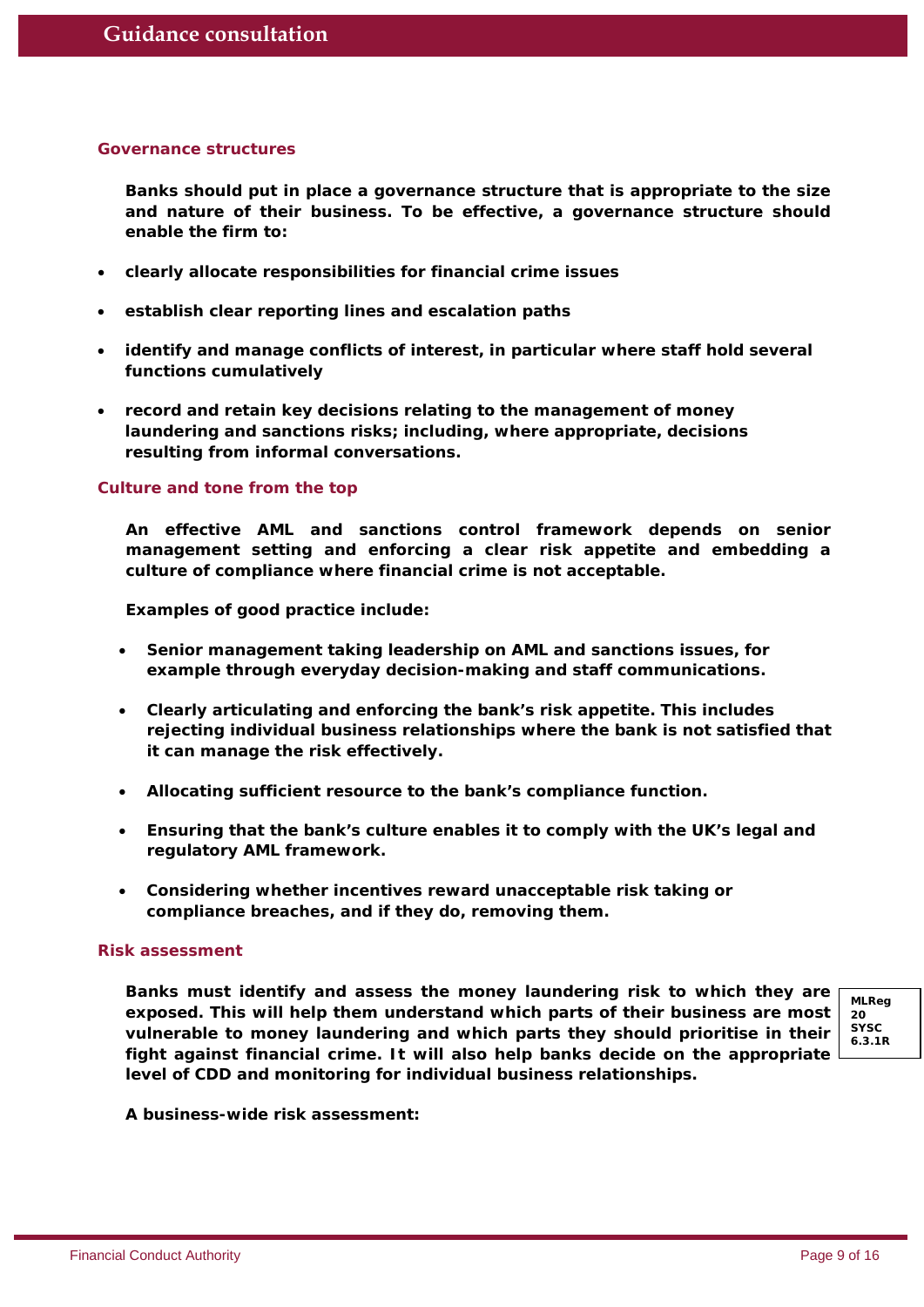- **Must be comprehensive. It should consider a wide range of factors, including the risk associated with the bank's customers, products, and services. It is not normally enough to consider just one factor.**
- **Should draw on a wide range of relevant information. It is not normally enough to consider just one source.**
- **Must be proportionate to the nature, scale and complexity of the bank's activities.**

**Banks should build on their business-wide risk assessment to determine the level of CDD they should apply to individual business relationships or occasional transactions. CDD will help banks refine their assessment of risk associated with individual business relationships or occasional transactions and will determine whether additional CDD measures should be applied and the extent of monitoring that is required to mitigate that risk. An individual assessment of risk associated with a business relationship or occasional transaction can inform, but is no substitute for, a business-wide risk assessment.**

**A customer risk assessment:** 

- **Should enable banks to take a holistic view of the risk associated with a business relationship or occasional transaction by considering all relevant risk factors.**
- **Should be recorded. Where the risk is high, banks should include the reason why they are content to accept the risk associated with the business relationship or occasional transaction and details of any steps the bank is to take to mitigate the risks – such as restrictions on the account or enhanced monitoring.**

#### **Enhanced Due Diligence (EDD)**

**The central objective of EDD is to enable a bank to better understand the risks associated with a higher risk customer and make an informed decision about whether to on-board or continue the business relationship or carry out the occasional transaction. It also helps the bank to manage the increased risk by deepening their understanding of the customer, the beneficial owner, and the nature and purpose of the relationship.** 

**The extent of EDD must be commensurate to the risk associated with the business relationship or occasional transaction but banks can decide, in most cases, which aspects of CDD they should enhance. MLReg 7**

**Senior management should be provided with all relevant information (e.g. source of wealth, source of funds, potential risks, adverse information and red flags) before approving PEP relationships to ensure they understand the nature of, and the risks posed by, the relationship they are approving.**

**Examples of effective enhanced due diligence measures we observed included:**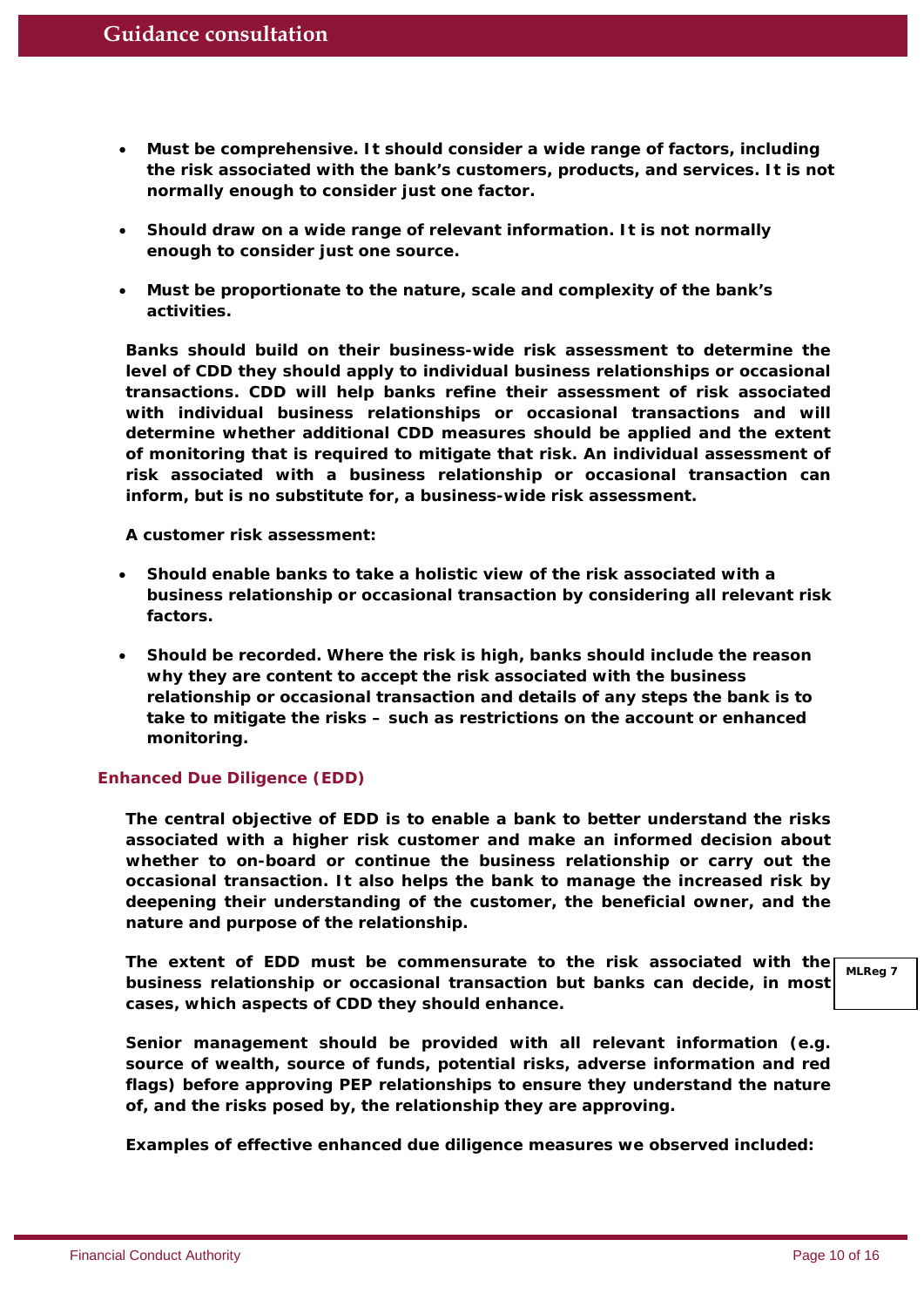- **Obtaining more information about the customer's or beneficial owner's business.**
- **Obtaining more robust verification of the beneficial owner's identity on the basis of information obtained from a reliable and independent source.**
- **Carrying out searches on a corporate customer's directors (or individuals exercising control) to understand whether their business or integrity affects the level of risk associated with the business relationship, for example because they also hold a public function.**
- **Using open source websites to gain a better understanding of the customer or beneficial owner, their reputation and their role in public life. Where banks find information containing allegations of wrongdoing or court judgements, they should assess how this affects the level of risk associated with the business relationship.**
- **Establishing the source of wealth to be satisfied that this is legitimate. Banks can establish the source of wealth through a combination of customer provided information and documents such as: evidence of title, copies of trust deeds, audited accounts (detailing dividends), letters from employers confirming salary, tax returns, or bank statements. It is important for banks to establish how the customer or beneficial owner acquired their wealth, especially where they are a prominent PEP. This is distinct from identifying the assets they now own.**
- **Establishing the source of funds used in the business relationship to be satisfied they do not constitute the proceeds of crime. The source of funds refers to the activity that generated the funds; it does not refer to the means through which a customer's funds were transferred to the bank.**
- **Commissioning external third party intelligence reports where it is not possible for the bank to easily obtain information through open source searches or there are doubts about the reliability of open source information.**
- **Where the bank considers whether to rely on another firm for EDD purposes, it ensures that the extent of EDD measures is commensurate to the risk it has identified and that it holds enough information about the customer to carry out meaningful enhanced ongoing monitoring of the business relationship. The bank must also be satisfied that the quality of EDD is sufficient to satisfy the UK's legal and regulatory requirements.**

#### **Enhanced ongoing monitoring**

**In addition to guidance contained in Part 1 Box 3.8 of** *Financial crime: a guide for firms***:**

• **compliance have adequate oversight over the quality and effectiveness of periodic and event driven reviews**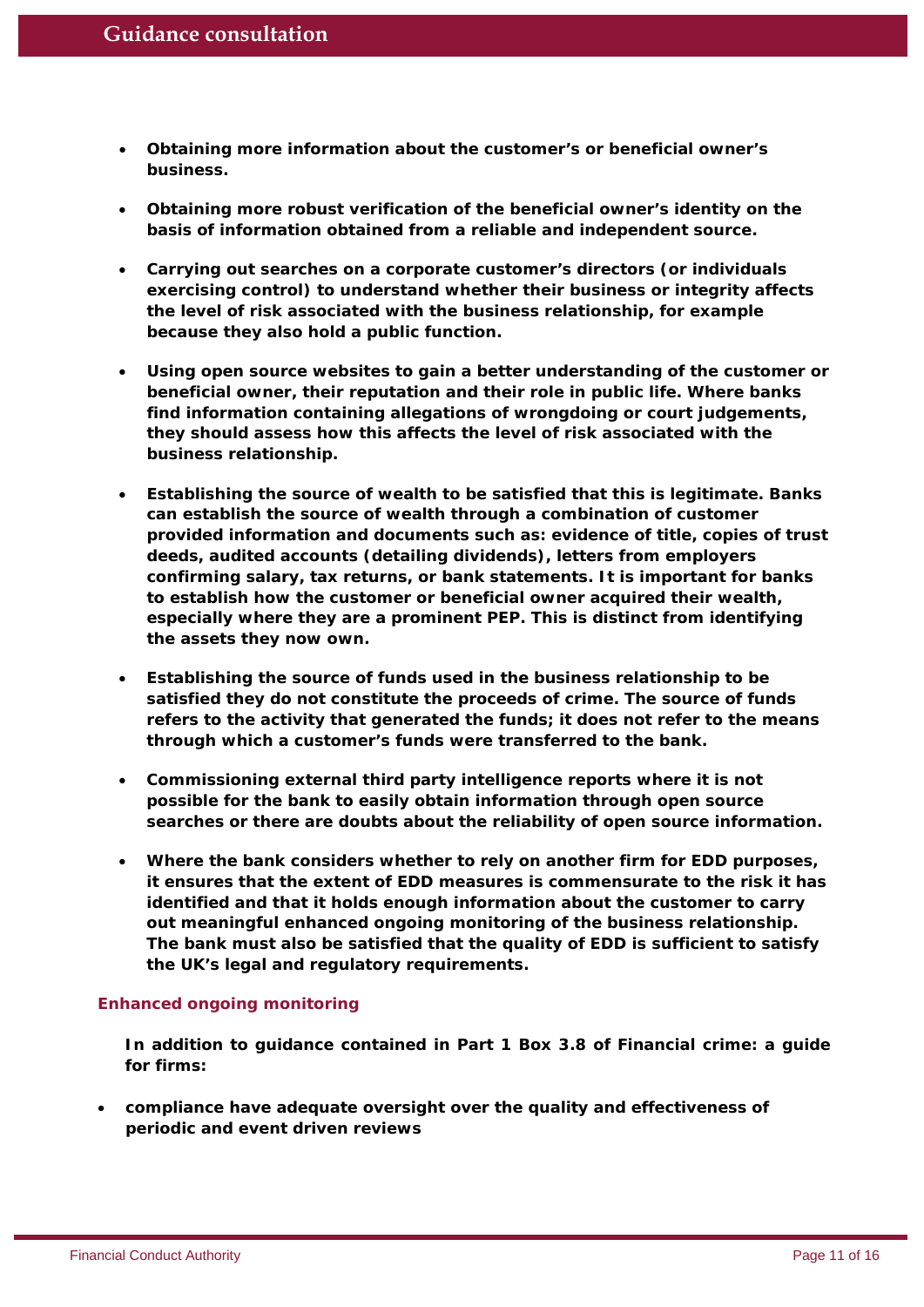• **The firm does not place reliance only on identifying large transactions and makes use of other 'red flags'**

#### *Transaction monitoring*

**Examples of red flags in transaction monitoring can include (this list is not exhaustive):**

- **third parties making repayments on behalf of the customer, particularly when this is unexpected**
- **repayments are made from multiple bank accounts held by the customer**
- **transactions are inconsistent with the business activities of the customer**
- **the purpose of the customer account changes without adequate explanation or oversight**
- **transactions unexpectedly involve high risk jurisdictions, sectors, or individuals**
- **early repayment of loans or increased frequency/size of repayments**
- **accounts with low balances but a high volume of large debits and credits**
- **cumulative turnover significantly exceeds the customer's income/expected activity**
- **debits are made shortly after credits for the same value are received**
- **the customer makes frequent transactions just below transaction monitoring alert thresholds**
- **debits to and credits from third parties where there is no obvious explanation for the transaction**
- **the customer provides insufficient or misleading information when asked about a transaction, or is otherwise evasive.**

#### *Customer reviews*

**Banks must keep the documents, data or information obtained as part of the CDD process up to date. This will help banks ascertain that the level of risk associated with the business relationship has not changed, or enable them to take appropriate steps where it has changed.**

**MLReg 8**

**Examples of factors banks may consider when conducting periodic reviews:**

- **Has the nature of the business relationship changed?**
- **Does the risk rating remain appropriate in light of any changes to the business relationship since the last review?**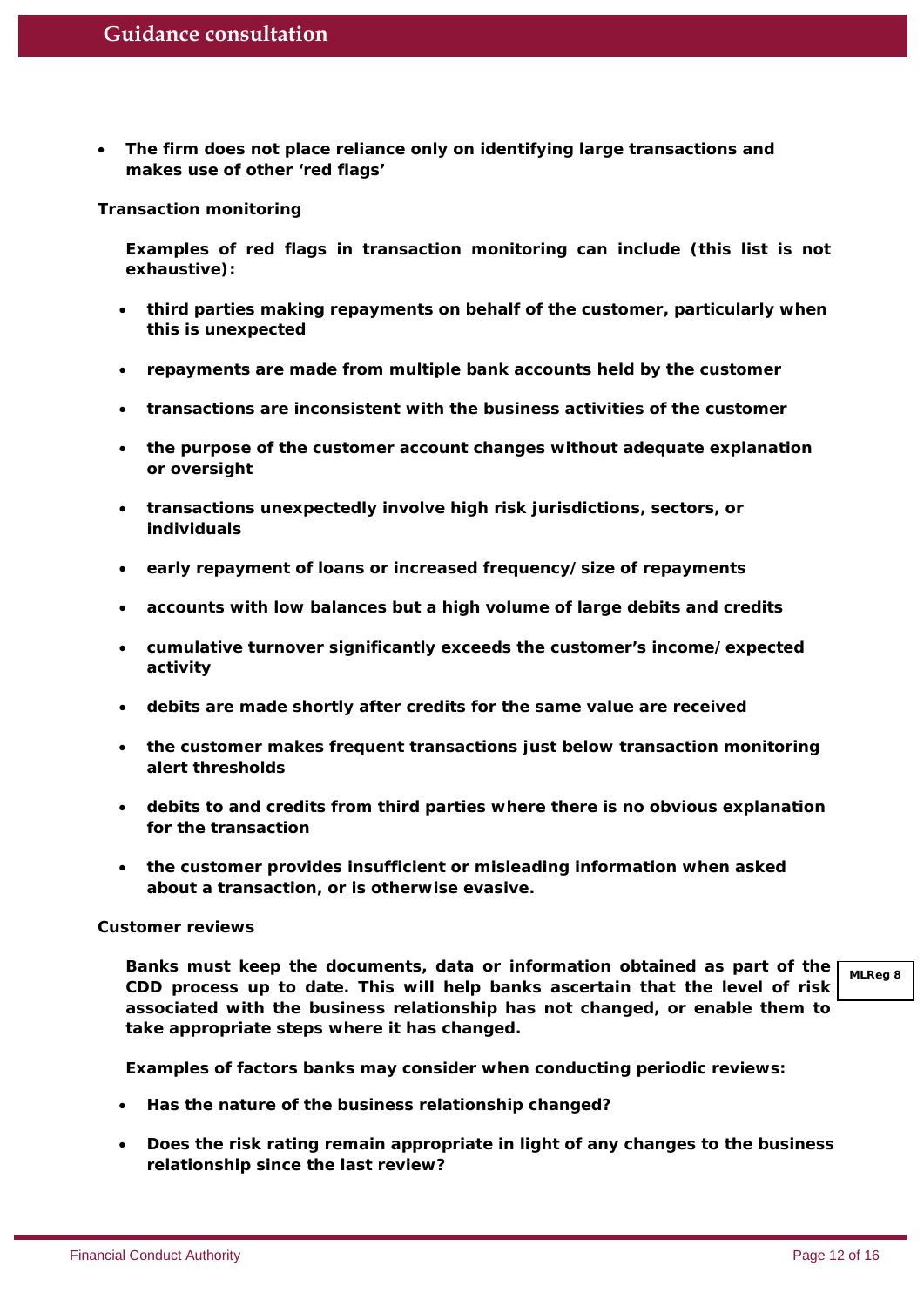- **Does the business relationship remain within the firm's risk appetite?**
- **Does the actual account activity match the expected activity indicated at the start of the relationship? If it does not, what does this mean?**

**Examples of measures banks may take when reviewing business relationships:**

- **assessing the transactions flowing through the customer's accounts at a business relationship level rather than at an individual transaction level to identify any trends**
- **repeating screening for sanctions, PEPs, and adverse media**
- **refreshing customer due diligence documentation, in particular where this is not in line with legal and regulatory standards**

#### **Sanctions**

**In addition to guidance contained in Part 1 Chapter 7 of** *Financial crime: a guide for firms,* **examples of good practice include***:*

- **firms carry out 'four-eye' checks on sanctions alerts before closing an alert or conducting quality assurance on sanctions alert closure on a sample basis**
- **firms regularly screen their customer database (including associated persons) against sanctions lists using systems with fuzzy matching capabilities**
- **alert handlers have access to CDD information held on each of the bank's customers**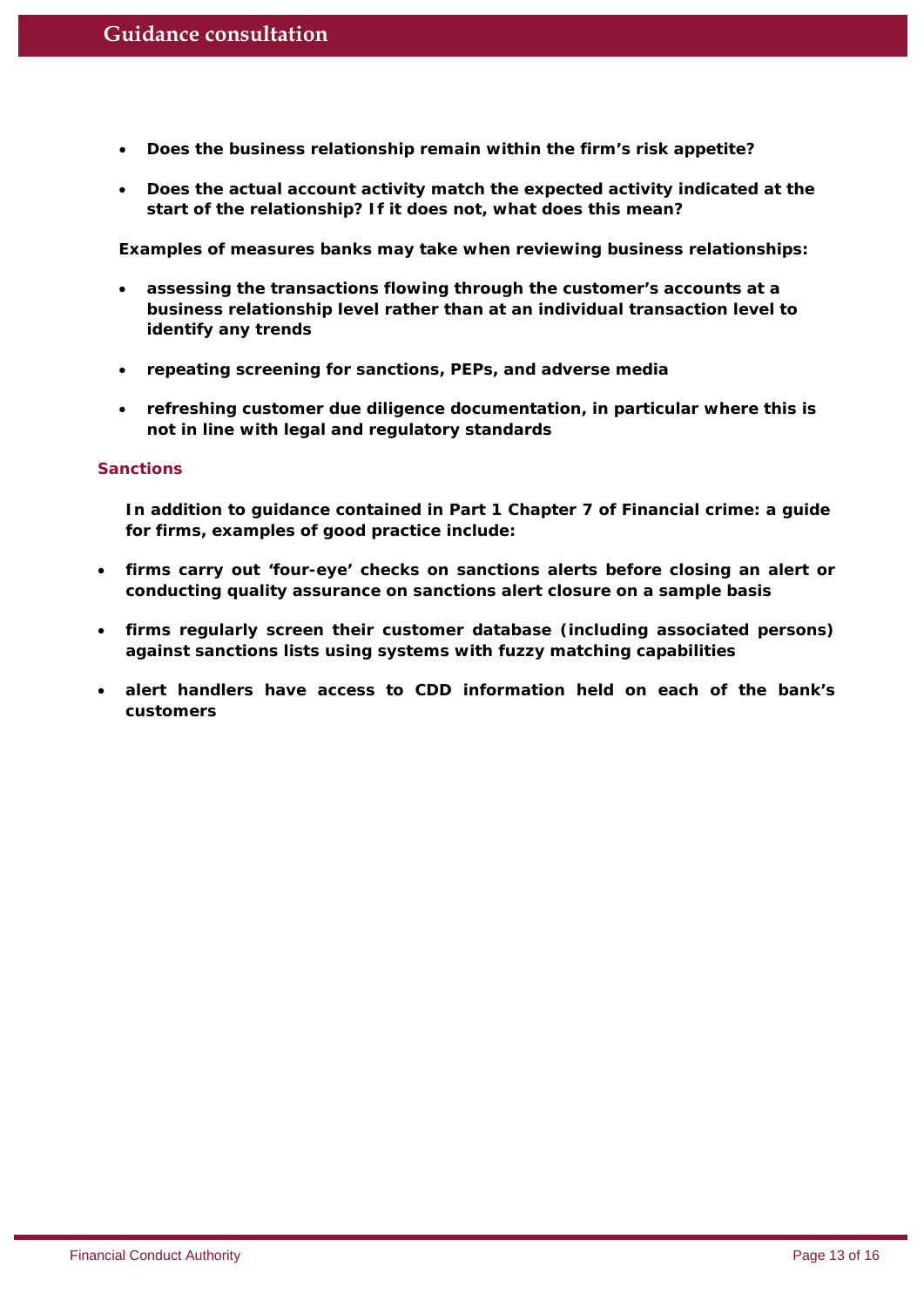**Chapter 17: Managing bribery and corruption risk in commercial insurance broking – update**

#### **Governance**

o **As part of their ABC governance structures, intermediaries may consider appointing an ABC officer with technical expertise and professional credibility within the intermediary.**

**Management Information (MI)**

**Examples of ABC MI intermediaries may consider include:**

- o **details of any business rejected in the relevant period**
- o **details, using a risk-based approach, of staff expenses, gifts and hospitality and charitable donations, including claims that were rejected**
- o **a breakdown of third party introducers and other intermediaries in the chain that are involved in business generation, with details of the business sectors and countries they work in**
- o **the amount of business each third party introducer or other intermediary generates**
- o **how much each third party introducer is paid and on what basis (fees, commission etc.)**
- o **details of the third party introducer's role and why they are necessary**

#### **Payment management information**

**Examples of payment MI that intermediaries may collect and consider include:**

- o **How many third party introducers and producing brokers are involved in business generation?**
- o **How much business does each one generate?**
- o **How much is each one paid?**
- o **What is each one's role?**
- o **How many third party introducer and producing broker relationships are there?**
- o **In which business sectors and countries do the third party introducers and producing brokers operate?**
- o **Why is a third party introducer a necessary party in the chain?**
- o **Reviewing payments to identify 'red flags' and unusual or suspicious payments.**

#### **Risk assessment**

#### *Business-wide risk assessments*

**Intermediaries should identify and assess the bribery and corruption risk across all aspects of their business.**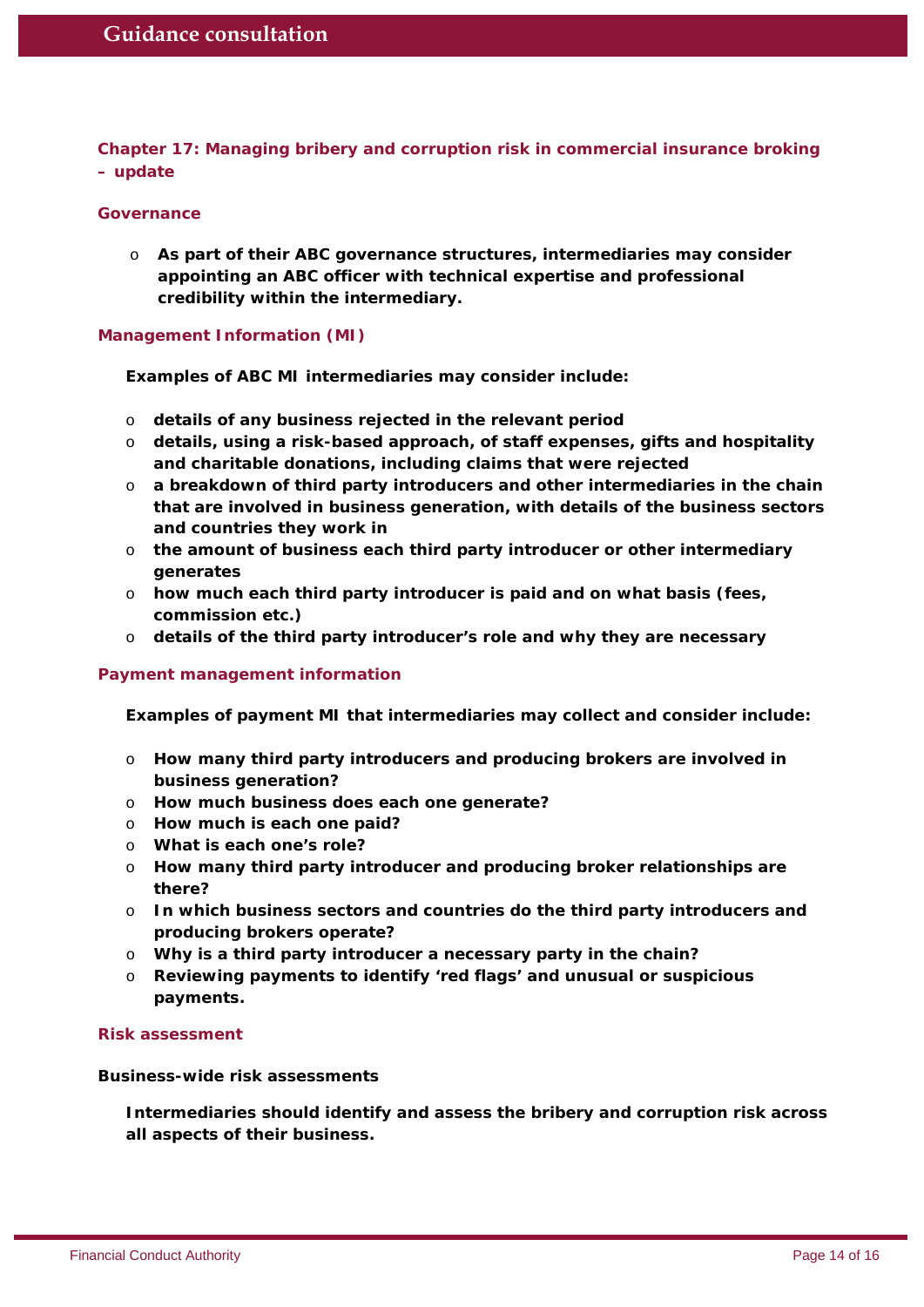**Examples of factors intermediaries should consider when assessing risk across their business include:**

- o **The risks associated with the jurisdictions the intermediary does business in, the sectors they do business with and how they generate business.**
- o **The risks associated with insurance distribution chains, including the risk associated with parties that are not immediate relationships. These may include, in addition to the insured and the insurer, entities such as introducers, sub-brokers, co-brokers, producing brokers, consultants and agents.**
- o **The risks arising from non-trading elements of the business, including staff recruitment and remuneration, corporate hospitality, and charitable donations.**

#### *Risk assessments and due diligence for individual relationships*

**The risk-rating process for individual third party introducer and client relationships, for example the producing broker, should build on the intermediary's business-wide risk assessment.**

**Examples of factors intermediaries may consider when assessing bribery and corruption risk associated with individual relationships include:**

- o **the role that the party performs in the distribution chain**
- o **the territory in which it is based or in which it does business**
- o **how much and how the party is remunerated for this work**
- o **the risk associated with the industry sector or class of business**
- o **any political or governmental connections.**

**Intermediaries should decide on the level of due diligence, and which party to apply due diligence to, based on their assessment of risk associated with the relationship. This may include other parties in the insurance chain and not just to their immediate contact.**

**Examples of the type of information intermediaries may obtain as part of the due diligence process include:**

- o **Other intermediary's terms of business and identification documentation.**
- o **Checking, as risk dictates, on company directors, controllers and ultimate beneficial owners. Consider any individuals or company links to the client, PEP screening and status, links to a PEP or national government, sanctions screening, adverse media screening and action taken in relation to any screening hits.**
- o **For third party introducers, details of the business rationale.**